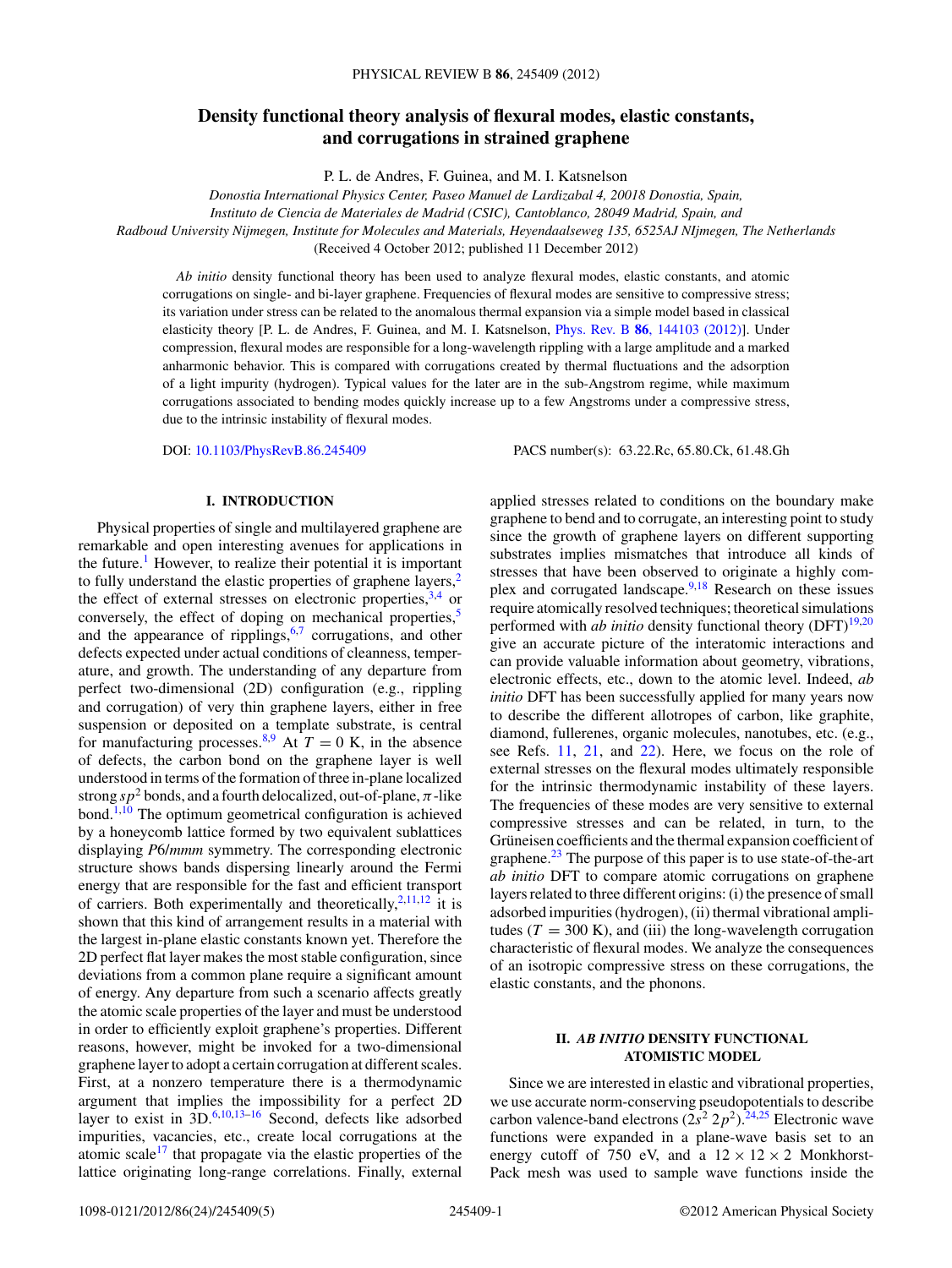<span id="page-1-0"></span>first Brillouin zone. Electronic bands were obtained using a smearing width of  $\eta = 0.1$  eV. The choice of the exchange and correlation (XC) potential opens up various possibilities. We favor the local density approximation  $(LDA)^{26}$  $(LDA)^{26}$  $(LDA)^{26}$  because of its simplicity, excellent structural results for a wide range of carbon allotropes relevant for this work, and in particular, because even if somehow fortuitous, it predicts a reasonable value for the layer separation in graphite. LDA presents a solid record, reproducing many key features for a wide variety of carbonaceous materials, and it has been a standard choice in the literature for many authors. Unfortunately, the use of LDA cannot be justified *a priori* on physical grounds by merely referring to the behavior of the next term on a gradients expansion (GGA); different flavors of GGA yield worse agreement with experiments (e.g., for the distance between planes in graphite), showing that the converge on such an expansion is not a trivial one. Therefore we are forced to justify the use of LDA on the *a posteriori* reasonable structural results. Its simpler formulation should also be taken as an advantage, since it makes a better defined and more unique formulation. Finally, it is known that LDA may not be too accurate for absolute values of total energies, but it affords a good description of relative values (e.g., barriers) and it yields the correct dependence with stress after a single common offset correction.<sup>[27](#page-4-0)</sup> A periodic supercell with a vacuum gap in the perpendicular direction (30 Å) and several  $n \times m$  in-plane periodicities  $(n,m = 1-8)$ , depending on the requirements of each model, were used. Geometrical parameters were optimized so residual maximum forces and stresses were kept below  $F_{\text{max}} \leqslant 0.0001 \text{ eV/A}$ , and  $S_{\text{max}} \leqslant 0.0002 \text{ GPa}$ for the calculation of phonons and elastic constants, yielding a lattice parameter for the rhombohedral unit cell on a single graphene layer of  $a = b = 2.447 \text{ Å}$  (Fig. 1) and  $c = 6.65 \text{ Å}$  for graphite (Bernal stacking). Calculations were performed with the CASTEP code, as implemented at Materials Studio. $28,29$ 

The elastic tensor was obtained by applying a series of strains on the  $1 \times 1$  unit cell (maximum amplitude 0.003 Å) and by computing the associated stress tensors. $30$  Phonons were computed using linear response theory. $31$  As a global benchmark to the elements included in our calculations (pseudopotential, exchange and correlation model, different



FIG. 1. (Color online) Graphene rhombohedral  $1 \times 1$  unit cell  $(\gamma = 60)$  and corresponding Brillouin zone. (Special points are labeled according to the phonon calculation in Fig. [2.](#page-2-0))

TABLE I. Comparison of *ab initio* elastic constants (GPa) computed for graphite with experimental values determined on single crystals by inelastic x-ray scattering (Ref. [33\)](#page-4-0), on highly oriented pyrolitic graphite (HOPG, Ref. [32\)](#page-4-0), and independent theoretical calculations[.34](#page-4-0)

|                     | $c_{11}$                                                  | $C_{12}$ | $C_{13}$ | $C_{33}$ | $c_{44}$ |
|---------------------|-----------------------------------------------------------|----------|----------|----------|----------|
| X-ray scattering    |                                                           |          |          |          |          |
| (Ref. 33)           | $1109 \pm 16$ $139 \pm 36$ $0 \pm 3$ $39 \pm 7$ $5 \pm 3$ |          |          |          |          |
| $HOPG$ (Ref. $32$ ) | $1060 \pm 20$ $180 \pm 20$ $1.5 \pm 0.5$ $37 \pm 1$       |          |          |          | 0.3      |
| Independent Calc.   |                                                           |          |          |          |          |
| (Ref. 34)           | 1109                                                      | 175      | $-2.5$   | 29       | 4.5      |
| This work           | 1069                                                      | 204      | $-2.8$   | 32       |          |

convergence thresholds, etc.), we compare in Table I our theoretical results for the five independent components of the elastic tensor for graphite to experimental values measured on pyrolitic graphite by ultrasonic resonance,  $32$  and on single crystals by inelastic x-ray scattering. $33$  A comparison to a recent independent theoretical determination has also been included. $34$  The agreement is quite reasonable, except perhaps for *c*<sup>13</sup> that cannot be described properly with a local choice for exchange and correlation. We notice that the basal in-plane theoretical Poisson ratio,  $v_{xy} = v_{yx} = \frac{c_{12}}{c_{11}} = 0.19$ , and the Young modulus,  $Y_x = Y_y = 1$  (TPa), are in good agreement with experimental values, 0.165 and 1.1 TPa, respectively;<sup>[32](#page-4-0)</sup> as expected, these are very similar for a graphene monolayer (0*.*18 for theory to be compared with a quoted experimental value of 0.17, Ref. [2\)](#page-4-0).

Values for the 2D elastic constants of a single graphene layer  $(I)$ ,<sup>[35](#page-4-0)</sup>, the bilayer with the usual *AB* Bernal stacking, and a bilayer with direct *AA* stacking (distance between layers  $3.5 \text{ Å}$ ) display little variation in the main elements of the elastic tensor (see Table II; for reference, 2D tensions for graphite are quoted). The main departure was found for the *AA* bilayer in the *metastable* configuration (distance between layers  $1.5 \text{ Å}$ );<sup>[3](#page-4-0)</sup> the reduction of  $c_{11}$  is related to the gradual transformation of the in-plane C-C bond order from  $sp^2$  towards  $sp^3$ , since the 2D unit cell needs to be expanded to make the structure metastable under its own pressure. The increase in  $c_{66}$  implies

TABLE II. Elastic constants  $(eV/\mathring{A}^2)$  normalized to the carbon mass in the  $1 \times 1$  graphene unit cell. Results are given for (*I*) a single graphene layer, (*AB*) bilayer with Bernal stacking, (*AA*) bilayer with direct stacking,  $(AA')$  metastable bilayer at short distances (Ref. [3\)](#page-4-0), (Bulk) graphite, and experimental values for graphite (Exp., Ref. [52\)](#page-4-0). DFT calculations have been performed using LDA and norm-conserving pseudopotentials as explained in the text. No attempt to compute elastic constants involving strains in the *z* direction has been made for supercells with a vacuum separator.

| $c_{ij}$ |    | ΑB | AA | AA' | Bulk   | Exp. |
|----------|----|----|----|-----|--------|------|
| $c_{11}$ | 23 | 22 | 22 | 11  | 22     | 22   |
| $c_{12}$ | 4  | 4  | 4  | 4   | 4      | 4    |
| $c_{66}$ | 9  | 9  | 9  | 3   | 9      | 9    |
| $c_{33}$ |    |    |    |     | 0.25   | 0.28 |
| $C_{44}$ |    |    |    |     | 0.01   | 0.03 |
| $c_{13}$ |    |    |    |     | $-0.1$ | 0.1  |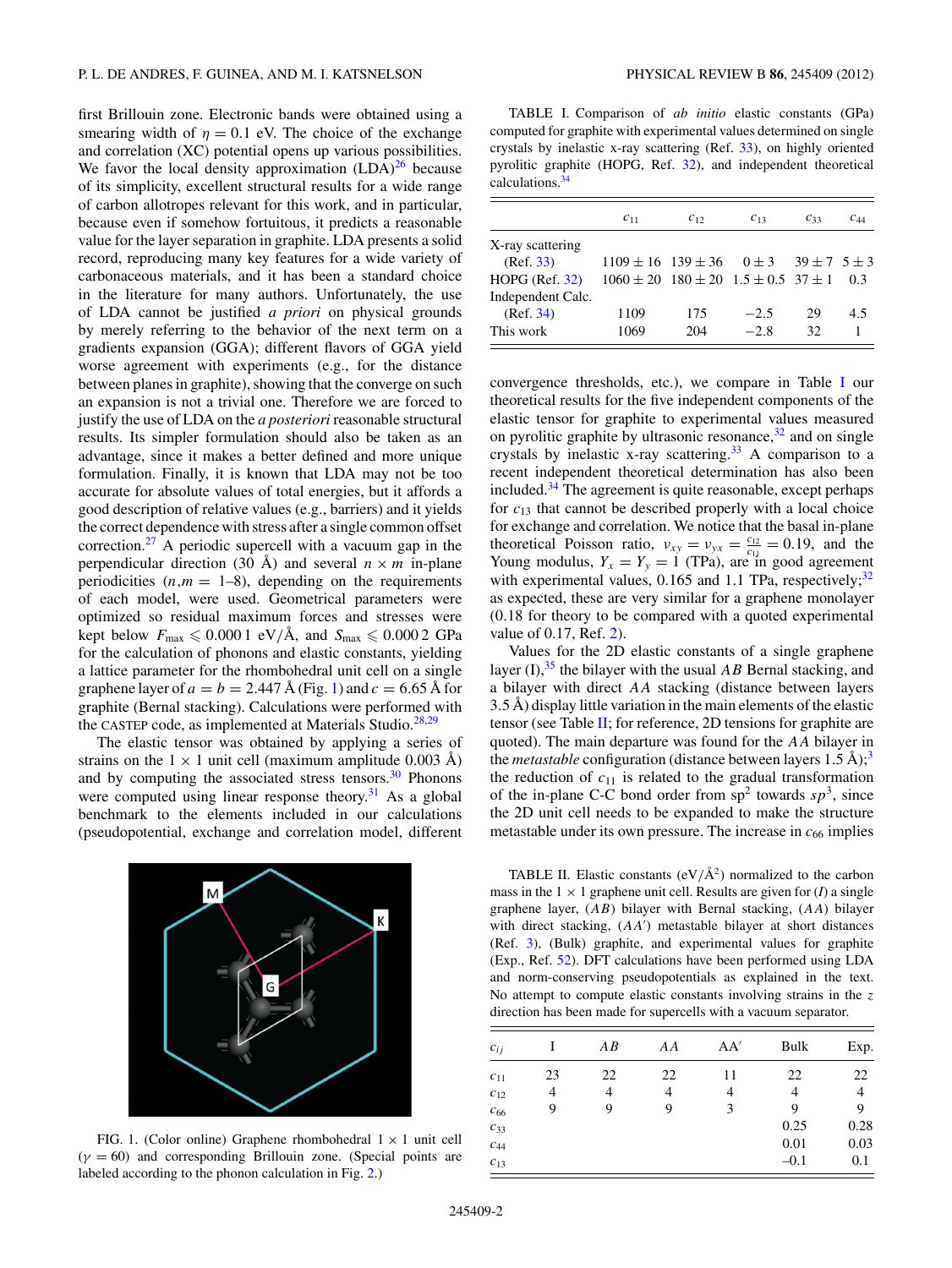<span id="page-2-0"></span>

FIG. 2. (Color online) Phonons for the freestanding graphene layer (THz). Path:  $M(0, \frac{1}{2}, 0) \to G(0, 0, 0) \to K(\frac{1}{3}, \frac{2}{3}, 0)$ . Black circles:  $\epsilon = 0$ . Red stars:  $\epsilon = -0.02$ . Blue squares:  $\epsilon = -0.04$ .

a larger tendency against shear due to substitution of the weak van der Waals-like interaction between both layers by stronger *sp*3-like chemical bonds.

For the two-dimensional graphene layer, due to its sixfold symmetry, we need to determine only two independent values in the elastic tensor. These can be related to the two Lame coefficients needed to characterize an isotropic system:  $\lambda =$  $c_{12}$  and  $\mu = c_{66}$ . An independent determination of  $c_{11}$ , that should be equal to  $c_{12} + 2c_{66}$ , holds fairly well in all the cases. Therefore simple analytical models based in the theory of elasticity that need values for only these two parameters make a good approximation and can be thoroughly analyzed.<sup>[23,36](#page-4-0)</sup> Under a moderate compressive stress (e.g.,  $\epsilon = -0.04$ ) the main change happens in the value of  $c_{12}$  that is reduced by  $\approx$ 2.

Figure 2 gives the phonons for graphene along two main directions in the irreducible part of the Brillouin zone: G-M and G-K (Fig. [1\)](#page-1-0). Since there are two atoms in the unit cell, we find three acoustic (ZA, TA, and LA) and three optical modes (ZO, TO, and LO). The optimized structure shows a computed vibrational spectra that agree well with previous calculations in the literature,  $37$  as can be seen by comparing frequencies for the modes at selected high-symmetry points (Table III). For  $\epsilon = 0$  (no external stress, black circles), all the frequencies are positive and behave as expected; it is interesting to observe how the lowest acoustic mode (ZA) disperses quadratically, a characteristic feature for a 2D system [e.g., see Eq. (3) in Ref. [23\]](#page-4-0).

### **A. Instability of flexural modes under compression**

The intrinsic instability of the layer against compressive strain is demonstrated by the appearance of negative frequencies in a small region around the G point; the ZA phonon softens and goes to negative values. $38,39$  It is worth noticing

TABLE III. Comparison of selected phonon frequencies (THz) at high-symmetry points in the Brillouin zone.

|                                                                                                                 | $G_{\rm{L}}$ | M |  |  |  |  |  |
|-----------------------------------------------------------------------------------------------------------------|--------------|---|--|--|--|--|--|
| Saito et al. <sup>37</sup> 49 27 47 43 39 24 20 14 45 39 32 18<br>This work 48 27 44 41 40 20 19 14 42 37 31 16 |              |   |  |  |  |  |  |

that because of the extreme asymmetry between compression and tension for strain-induced instabilities on graphene layers, we have only considered compressive strains.<sup>39</sup> Other failure mechanisms for graphene under tension have been studied elsewhere.<sup>40</sup> For some critical wave vector  $q = q_c$ , the mode becomes again positive and the value of  $q_c$  increases with the amount of stress. The value of  $q_c$  defines a characteristic wavelength,  $\lambda_c = \frac{2\pi}{q_c}$ , with an amplitude that depends directly on the strain. This lowering of the frequency of the ZA modes under compression is consistent with the negative Gruneisen coefficients reported in the literature. <sup>[11,23,41,42](#page-4-0)</sup> A fit to the results in Fig. 2 gives  $\omega_{\vec{q}}^2 (THz^2) \approx -25|\vec{q}|^2 + 112|\vec{q}|^4$ for  $\epsilon = 0.02$  and  $|\vec{q}|$  in  $\AA^{-1}$  (valid near the center of the Brillouin zone). For a–2% strain the corresponding 2D stress tensor is  $\sigma = \sigma_{xx} = \sigma_{yy} = 0.6 \text{ eV/A}^2$ ,  $q_c \approx 0.35 \text{ Å}^{-1}$ , and  $\lambda_c \approx 12$  Å. Another relevant feature under stress observed in Fig. 2 is the hardening of LO and TO modes by  $\approx 20\%$ for  $\epsilon = -0.04$ . These modes correspond to displacements inside the plane of the layer, play an important role in the dissipation of energy after the absorption of electromagnetic radiation, $43,44$  and are strictly degenerate at the G point.

Note, finally, that the softening of the ZA and ZO modes under strain, shown in Fig. 2, will enhance the intrinsic spinorbit coupling of graphene.<sup>45</sup>

#### **III. CORRUGATIONS UNDER STRESS**

# **A. Flexural modes**

We address the question of deformations related to the intrinsic instability brought by the flexural AZ mode. Under compressive strain, the negative region of frequencies near the G point indicates the existence of an energetically favorable deformation for the system. Therefore, we essay a cosinelike perturbation with a wavelength corresponding to  $q_c$  on a rectangular  $8 \times 2$  supercell under a range of strains from–2% to–5%. These strains are large enough for the wavelength determined by the  $8 \times 2$  supercell. It has been previously shown by Zhang and  $\text{Li}u^{39}$  that wavelengths of periodic undulations scale inversely with the square root of strain, setting a minimum value for a given wavelength that is*<*1% for the  $8 \times 2$ , and is therefore compatible with the values we use here. For  $\epsilon = -3\%$ , the soft mode displayed in Fig. 3 allows the system to gain −26 meV with a maximum amplitude of



FIG. 3. (Color online) Long-wavelength deformation related to the AZ mode computed on a 8  $\times$  2 rectangular unit cell ( $\epsilon$  = -0.03). Average and maximum corrugations are  $\bar{c} = 0.66$  and  $c_M = 2.03$  Å, respectively. The density of states at  $E_F + 1$  V over the C atoms is shown (STM image in the Tersoff-Haman approximation).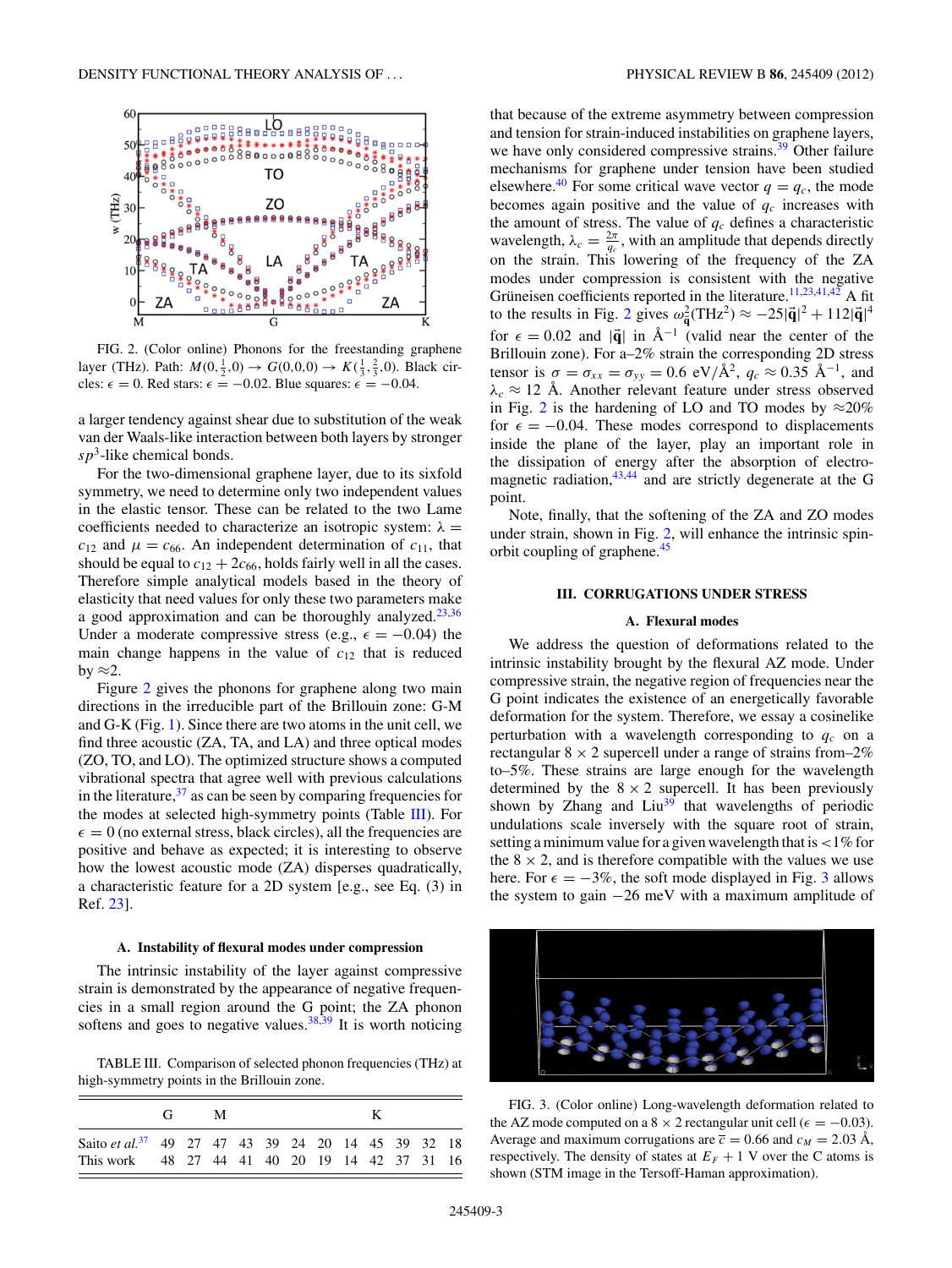$c_M = \max(z_i) - \min(z_i) = 2.03$  Å, and an averaged corrugation of  $\overline{c} = \frac{1}{N} \sum_{i=1,N} |\overline{z} - z_i| = 0.66$  Å. Larger stresses drive the nonlinear behavior of the system. For  $\epsilon = -5\%$  we find an energy gain of  $-3059$  meV and  $c_M = 2.81$ ,  $\bar{c} = 0.92$  Å. It is interesting to notice that the density of states at the Fermi level (e.g., the Tersoff-Haman STM image) for such a long-range rippling of graphene is symmetric with respect to the two sublattices, as can be seen in Fig. [3,](#page-2-0) where the density of states has been drawn on each C atom for  $V = 1$  V. Corrugations of this kind are expected to evolve smoothly into long-wavelength deformations in larger unit cells, unlike the case for thermal or defect-induced corrugations we study below.

### **B. Thermal fluctuations and light impurity adsorption**

To quantitatively compare corrugations on graphene layers originated from other effects, we investigate the effect of thermal fluctuations ( $T \neq 0$  K). The relationship between stresses originating in free finite edges and thermal fluctuations has already been reported in the literature.<sup>[46](#page-4-0)</sup> In our simulations, based in periodic models, stresses due to free edges do not naturally occur, but it is interesting to notice how our uniform compressive strain of −0*.*05 yields results comparable to those simulations. To introduce a finite temperature in our simulations we use *ab initio* molecular dynamics to follow the trajectories of carbon atoms in a  $4 \times 4$  unit cell in equilibrium with a Nose-Hoover thermostat at  $T = 300$  K. Starting out from an equilibrium distribution, the graphene layer is allowed to evolve in the canonical ensemble for  $\tau_0 = 1$  ps using a  $\Delta t = 0.5$  fs step to integrate the equations of motion. As before, the same two statistical indicators,  $\bar{c}$  and  $c_M$ , are computed by averaging over all the configurations reached inside the time interval  $\tau_0$  (the shape of the layer at a time chosen at random,  $t = 260$  fs, is shown in the upper panel of Fig. 4). Table IV shows values for three strains on the unit cell:  $\epsilon = 0, -0.03,$  and  $-0.05$ . The last two strains



FIG. 4. (Color online) Upper panel: Snapshot configuration for a graphene layer subject to vibrations at  $T = 300$  K (an arbitrary time,  $t = 260$  fs, has been chosen). Lower panel: Equilibrium positions on the graphene layer upon hydrogen adsorption.

TABLE IV. Average,  $\bar{c}$  ( $\AA$ ), and maximum,  $c_M$  ( $\AA$ ), corrugations in a graphene layer subject to an external thermal bath  $(T = 300 \text{ K})$ , the adsorption of a light atom (H), or related to the intrinsic instability due to its 2D character (mode AZ in Ref. [2\)](#page-2-0).

|                                                                                                                                                   |                                                  |  |  | $\epsilon = 0.00$ $\epsilon = -0.03$ $\epsilon = -0.05$ |  |
|---------------------------------------------------------------------------------------------------------------------------------------------------|--------------------------------------------------|--|--|---------------------------------------------------------|--|
| Case $n \times n$ $\overline{c}$ $c_M$ $\overline{c}$ $c_M$ $\overline{c}$ $c_M$<br>$T = 300 \text{ K}$ 4 × 4 0.069 0.572 0.153 1.280 0.309 2.349 |                                                  |  |  |                                                         |  |
| $H \sim$<br>Phonon ZA $8 \times 2$ 0.000 0.000 0.662 2.034 0.917 2.807                                                                            | $4 \times 4$ 0.041 0.432 0.168 1.061 0.310 1.580 |  |  |                                                         |  |

correspond to stresses of  $\sigma_{xx} = \sigma_{yy} = -0.94 \text{ eV}/\text{\AA}^2$  and  $-1.69 \text{ eV}/\text{\AA}^2$ , respectively. The case  $\epsilon = 0$  allows a double check by comparing with the experimental Debye-Waller factor determined from low-energy electron diffraction on graphite  $(0001)$ :<sup>47</sup> 0.053 Å to be compared with a value of 0.069 Å as derived from the simulation. Even for the small strain values considered here, the nonlinear growth of corrugations vs the external strain is clear.

### **C. Adsorption of a light impurity**

A further source for corrugations at the atomic level is the presence of defects. For the sake of simplicity, we consider the adsorption of a light element (hydrogen atom), which is known to originate a static distortion in the lattice that depends on the coverage *θ* and extends as a long-range elastic perturbation.<sup>27</sup> For  $\theta = \frac{1}{16}$ , a value where the interaction between periodic images of the adsorbate is already low and can be representative of the behavior for the isolated impurity, both the averaged and the maximum corrugation take values fairly similar to the ones obtained by heating the layer to  $T = 300$  K, except perhaps for the value of  $c_M$ , that systematically takes lower values for the thermal case (Table [III\)](#page-2-0). The corrugations studied here lead to partial  $sp^3$ hybridization of the carbon orbitals, enhancing the spin-orbit coupling.[48](#page-4-0)

#### **IV. CONCLUSIONS**

We find that averaged atomic corrugations of  $\approx 0.05$  Å, and maximum corrugation values of  $\approx 0.5$  Å are easily obtained under realistic conditions of cleanness and temperature on graphene layers. Corrugations due to thermal vibrations of atoms at room temperature make a similar effect to the adsorption of a light atom (H) with a moderately small coverage ( $\theta = 1/16$ ). An external compressive stress increases corrugations in a nonlinear way. Due to the flexural mode, the graphene layer becomes intrinsically unstable and shows a value for the maximum corrugation under compressive stress three or four times larger than values attained at  $T \leq 300$  K or because of the adsorption of impurities. Upon a 4% contraction, the LO and TO modes increase their frequencies by about 20%, while the main elastic constant affected is  $c_{12}$ , which is approximately halved. $49,50$  On the other hand, the frequencies of the ZA and ZO modes are reduced. These modes induce an effective  $sp^3$  coordination in the lattice, and their softening under strain leads to an enhancement of the intrinsic spin-orbit coupling[,48](#page-4-0) opening a way to observe topological